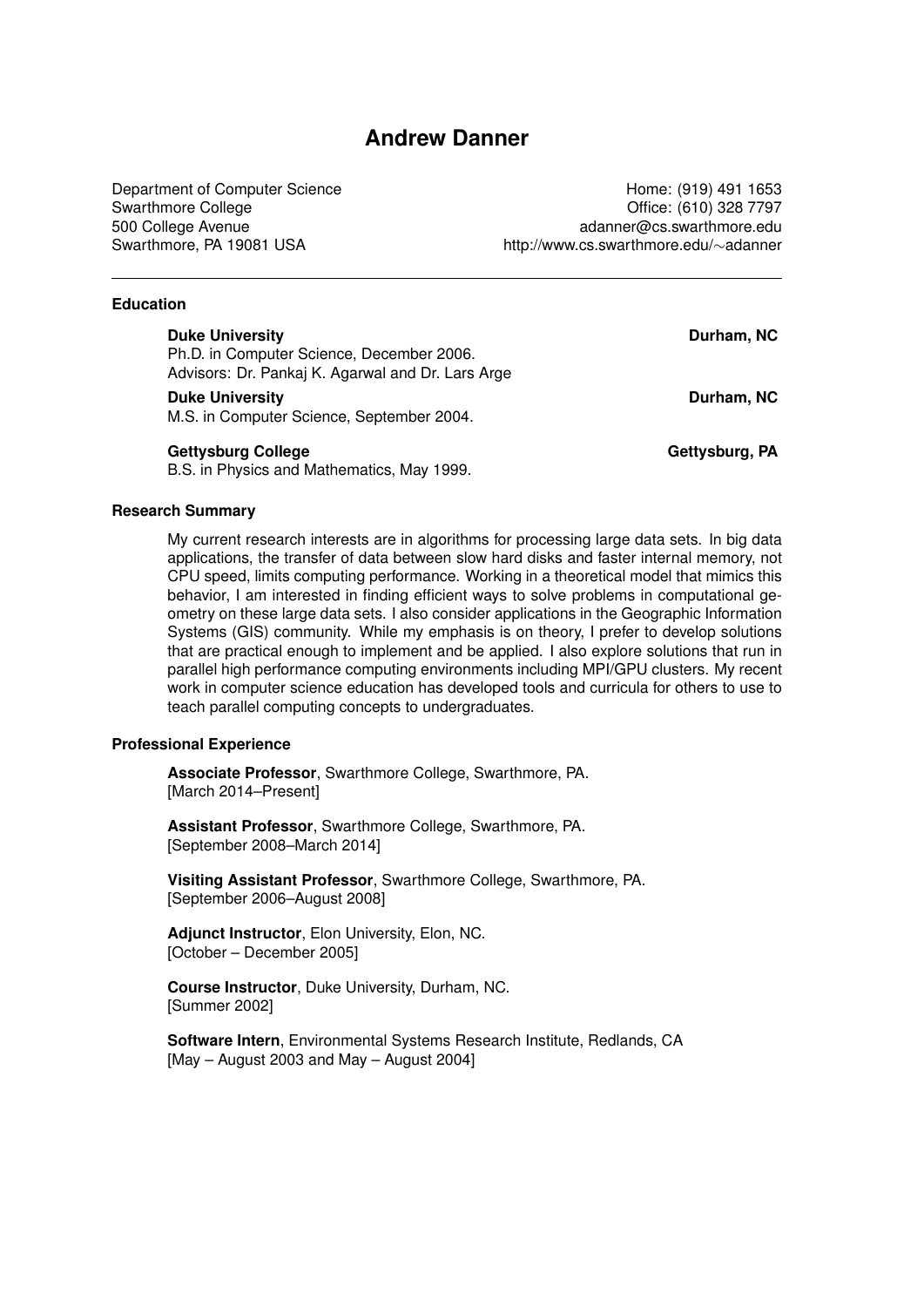#### **Student Thesis Advising**

Joshua Gluck '14 Honors, Performance modeling and analysis of high performance computing applications.

Ryan Carlson '11 Honors, Bridge detection in grid terrains and improved drainage enforcement.

Bryce Wiedenbeck '08, Improved watershed labelling.

#### **Student Research Advising**

Michael Selvaggio '21 "Parallel viewshed extraction on multiresolution terrains", Summer 2019.

Joshua Gluck '14, "Performance modeling and analysis of high performance computing applications", Summer 2013.

Jonathan Cronin '14, "Improved drainage enforcement in high resolution terrains", Summer 2013.

David Wilikofsky '12, "Hybrid GPU/MPI interpolation of elevation point clouds", Summer 2011.

Alexander Breslow '11, "Hybrid GPU/MPI interpolation of elevation point clouds", Summer 2010.

Ryan Carlson '11 Honors, "Bridge detection in grid terrains and improved drainage enforcement", Summer 2009 and Summer 2010.

Jake Baskin '10, "Parallelized grid interpolation of elevation point clouds", Summer 2009.

Bryce Wiedenbeck '08 "Improved watershed labelling", Summer 2007.

#### **Publications**

Authors listed in bold are undergraduates

"Introducing Parallel Computing in a Second CS Course". T. Newhall, K. C. Webb, V. Chaganti, and A. Danner In *Proc. Workshop on Parallel and Distributed Computing Education* (EduPar-22), 2022.

"ParaVis: A Library for Visualizing and Debugging Parallel Applications". A. Danner, T. Newhall, and K. C. Webb. In *Proc. Workshop on Parallel and Distributed Computing Education* (EduPar-19), 2019.

"Fire Simulator and Fractals: using a visualization library to introduce CUDA". T. Newhall and A. Danner. In *Proc. Workshop on Parallel and Distributed Computing Education* (EduPar-18), 2018.

"Pervasive Parallel and Distributed Computing in a Liberal Arts College Curriculum". T. Newhall, A. Danner, and K. C. Webb. In *Journal of Parallel and Distributed Computing*, vol. 105, 2017.

"Incorporating Parallel and Distributed Computing Across a Liberal Arts Computer Science Curriculum". T. Newhall, A. Danner, and K. Webb. In *Workshop on Education for High-Performance Computing* (EduHPC), 2014.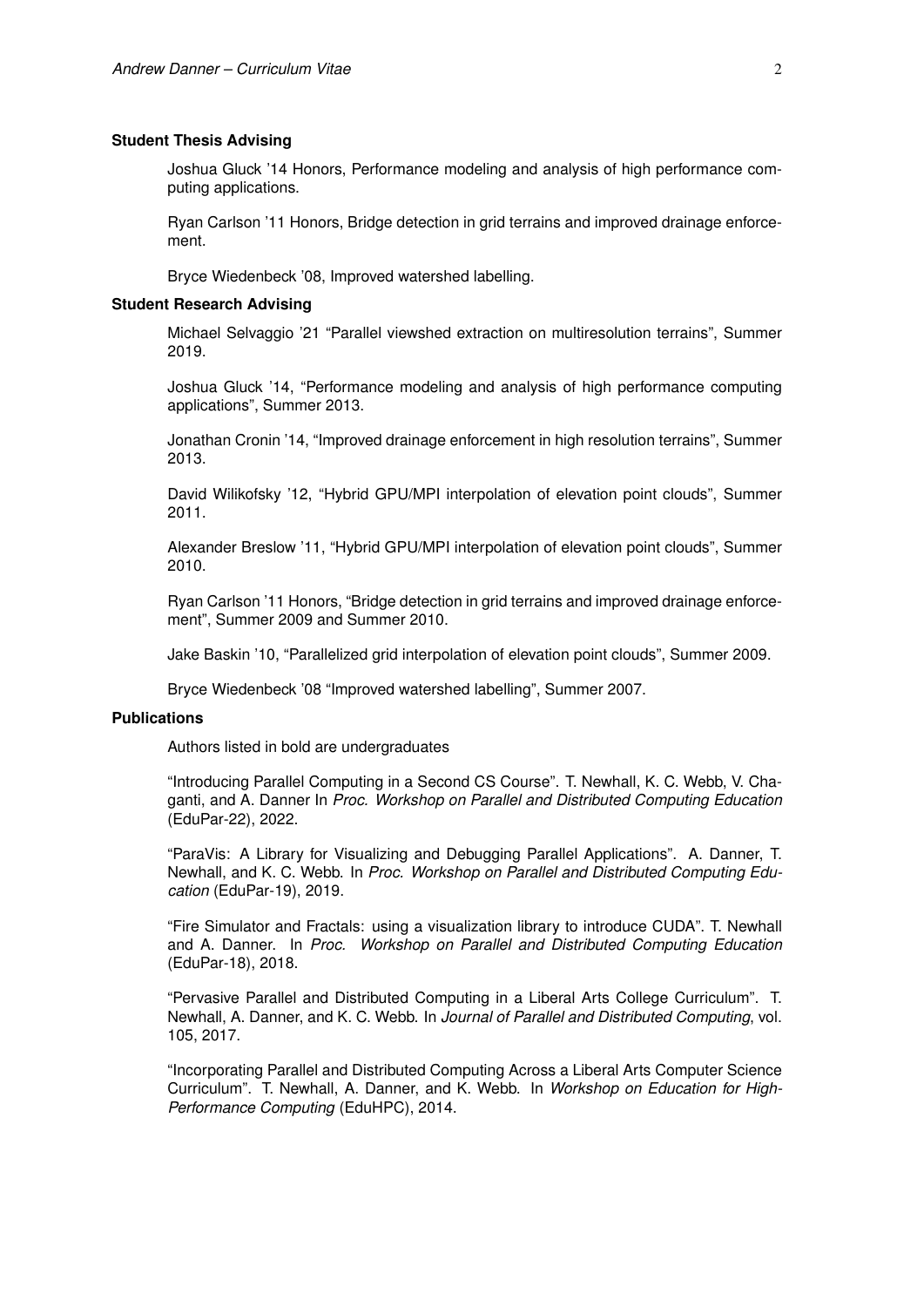#### **Publications, continued**

"A Comprehensive Support Program for Introductory CS Courses: Improved Student Performance and Retention of Underrepresented Groups". T. Newhall, L. Meeden, A. Danner, A. Soni, F. Ruiz, and R. Wicentowski. In *Proc. ACM Symposium on Computer Science Education* (SIGCSE-14), 2014.

"Integrating Parallel and Distributed Computing Topics into an Undergraduate CS Curriculum". A. Danner and T. Newhall. In *Proc. Workshop on Parallel and Distributed Computing Education* (EduPar-13), 2013.

"Hybrid MPI/GPU Interpolation for Grid DEM Construction". A. Danner and J. Baskin '10, A. Breslow '11, D. Wilikofsky '12. In *Proc. ACM Symposium on Advances in Geographic Information Systems*, pages 299–308, 2012.

"Bridge detection in grid terrains and improved drainage enforcement." R. Carlson '11, and A. Danner. In *Proc. ACM Symposium on Advances in Geographic Information Systems*, pages 250–260, 2010.

"TERRASTREAM: From Elevation Data to Watershed Hierarchies." A. Danner, T. Mølhave, K. Yi, P. K. Agarwal, L. Arge, and H. Mitasova. In *Proc. ACM Symposium on Advances in Geographic Information Systems*, pages 212–219, 2007.

"I/O Efficient Algorithms and Applications in Geographic Information Systems." A. Danner. Ph.D. thesis, Department of Computer Science, Duke University, 2006.

"From Point Cloud to Grid DEM: A Scalable Approach." P. K. Agarwal, L. Arge, and A. Danner. In Andreas Riedl, Wolfgang Kainz, and Gregory Elmes, editors, *Progress in Spatial Data Handling. 12th International Symposium on Spatial Data Handling*, pages 771–788. Springer-Verlag, 2006.

"I/O-Efficient Hierarchical Watershed Decomposition of Grid Terrain Models." L. Arge, A. Danner, H. Haverkort, and N. Zeh. In Andreas Riedl, Wolfgang Kainz, and Gregory Elmes, editors, *Progress in Spatial Data Handling. 12th International Symposium on Spatial Data Handling*, pages 825–844. Springer-Verlag, 2006.

"Computing Pfafstetter Labellings I/O-Efficiently." L. Arge, A. Danner, H. Haverkort, and N. Zeh. *Proc. 1st Workshop on Massive Geometric Data Sets*, Pisa, 2005, Münster University, Dept. of Computer Science, technical report 02/05-I.

"I/O-efficient Point Location using Persistent B-trees." L. Arge, A. Danner, and S. Teh. *ACM Journal on Experimental Algorithmics 8*, 2003.

"Cache-Oblivious Data Structures for Orthogonal Range Searching." P. Agarwal, L. Arge, A. Danner, and B. Holland-Minkley. In *Proc. ACM Symposium on Computational Geometry (SOCG)*, pages 237–245, 2003.

"I/O-efficient Point Location using Persistent B-trees." L. Arge, A. Danner, and S. Teh. In *Proc. Workshop on Algorithm Engineering and Experiments (ALENEX)*, pages 82–92, 2003.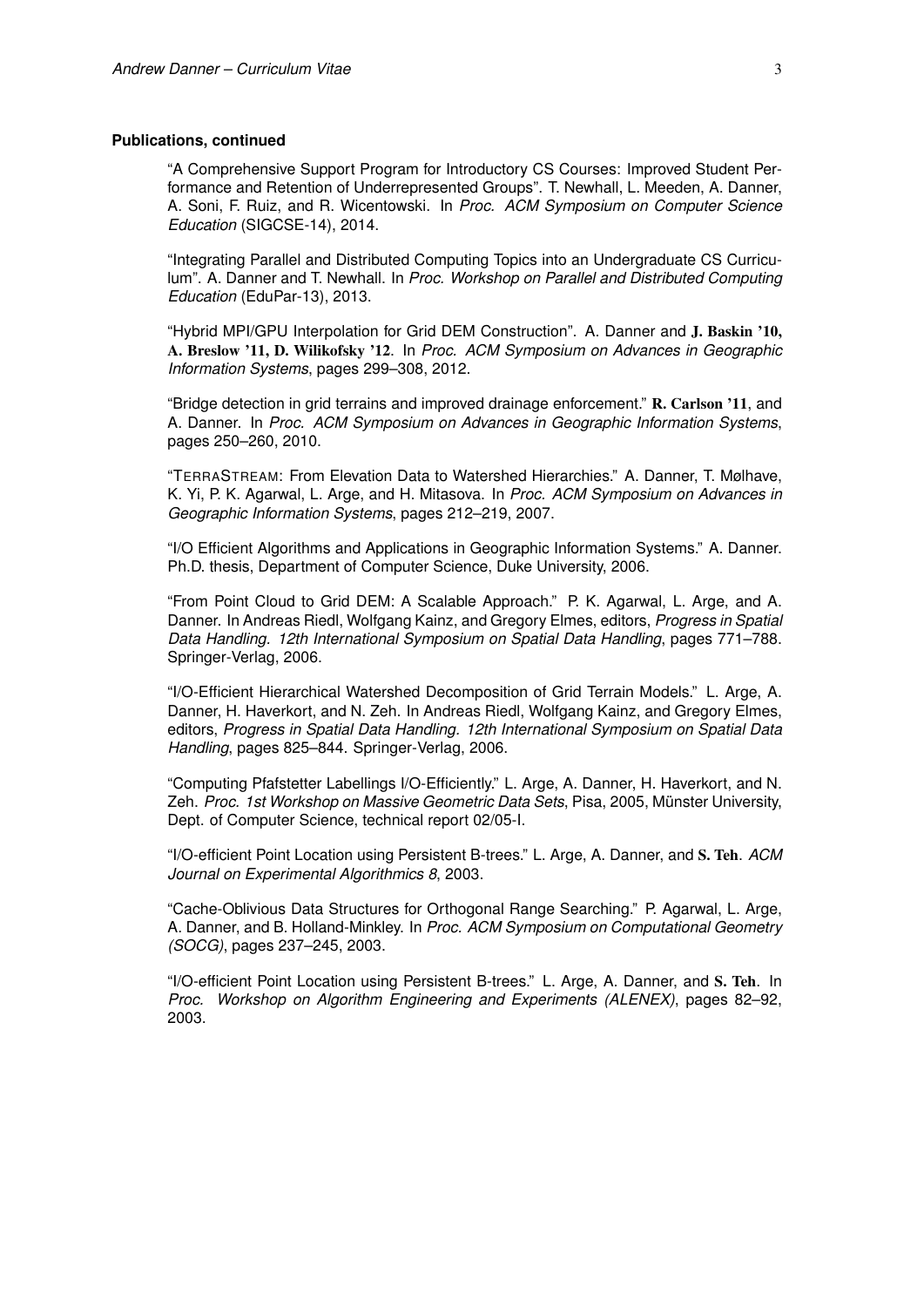### **Grants**

Swarthmore College Constance Hungerford Faculty Support Fund. \$1500, 2013.

co-PI with PI Tia Newhall on NSF/IEEE-TCPP Early Adopter: Integrating core topics in parallel and distributing computing in the undergraduate CS curriculum. \$2500, 2012.

Michener Faculty Fellowship for second semester sabbatical support, 2011-2012.

### **Presentations**

"ParaVis: A Library for Visualizing and Debugging Parallel Applications" EduPar-19, Rio de Janeiro, May 2019.

"Digital Mapping with Lasers: Breakthroughs and Challenges" Gettysburg College Physics Colloquium, Gettysburg, Pennsylvania, October 2014.

"The Deluge of Data and the Reign of Algorithms" Gettysburg College Computer Science Colloquium Series, Gettysburg, Pennsylvania, April, 2014.

"Integrating Parallel and Distributed Computing Topics into an Undergraduate CS Curriculum" EduPar, Boston, Massachusetts, May, 2013.

"The Deluge of Data and the Reign of Algorithms" Faculty Lecture Series, Swarthmore, Pennsylvania, March, 2013.

"Hybrid MPI/GPU Interpolation for Grid DEM Construction" ACM-GIS, Redondo Beach, California, November 2012.

"External Memory Merge Sort." Department of Computer Science, Washington and Lee University, Lexington, Virginia, Jan 2012.

"Bridge detection in grid terrains and improved drainage enforcement." Department of Geography, Washington and Lee University, Lexington, Virginia, Jan 2012.

"TERRASTREAM: From Elevation Data to Watershed Hierarchies." Washington and Lee University, Lexington, Virginia, Jan 2012.

"Bridge detection in grid terrains and improved drainage enforcement." Duke University, Durham, North Carolina, October 2011.

"Bridge detection in grid terrains and improved drainage enforcement." ACM-GIS, San Jose, California, November 2010.

"Supervised Learning for Bridge Detection in Digital Elevation Models." Bowdoin College, Brunswick, Maine, October 2009.

"TERRASTREAM: From Elevation Data to Watershed Hierarchies." Williams College, Williamstown, Massachusetts, September 2008.

"TERRASTREAM: From Elevation Data to Watershed Hierarchies." ACM-GIS, Seattle, Washington, November 2007.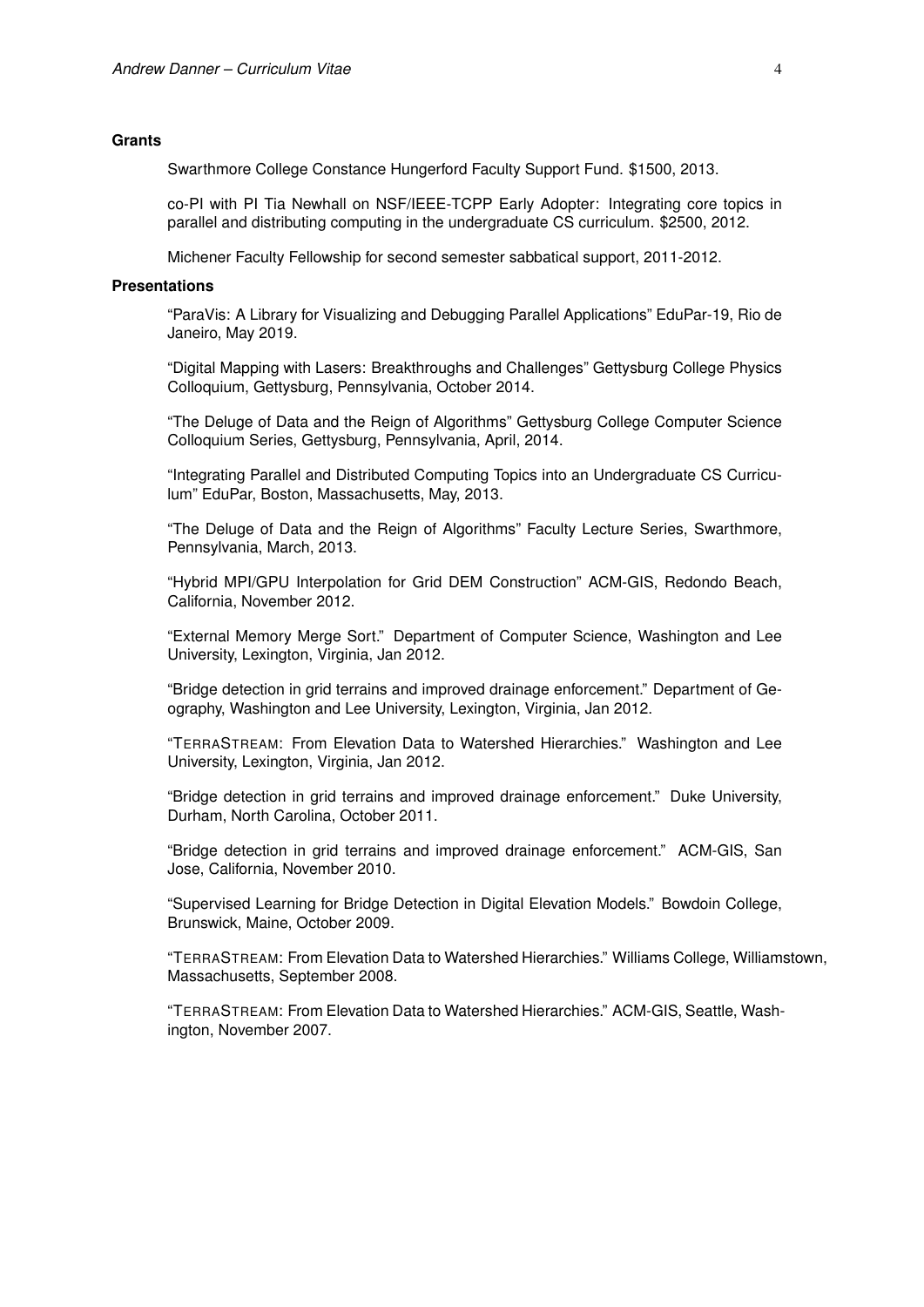## **Presentations (continued)**

"From Point Cloud to Grid DEM: A Scalable Approach." SDH, Vienna, Austria, July 2006.

"I/O-Efficient Hierarchical Watershed Decomposition of Grid Terrain Models." SDH, Vienna, Austria, July 2006.

"Methods for Efficient Processing of Large Terrain Datasets and Applications." NCGIS, Winston-Salem, North Carolina, March 2005.

"Cache-Oblivious Data Structures for Orthogonal Range Searching." ACM Symposium on Computational Geometry, San Diego, California, June 2003.

"I/O-efficient Point Location using Persistent B-trees." Workshop on Algorithm Engineering and Experiments, Baltimore, Maryland, January 2003.

## **Professional Service**

ACM-GIS Reviewer 2008–2009, 2011–2021.

SIGCSE Reviewer 2007–2016.

ACM SIGSPATIAL newsletter editor, November 2011-November 2014.

ACM-GIS Proceedings Co-Chair, 2009–2010.

# **Institutional Service**

Computer Science Department Chair, 2021–2022.

ΦBK Executive Committee Member 2009–Present.

Center for Innovation and Leadership Advisory Committee, 2021-2022.

Aydelotte Foundation Steering Committee, 2020–2021.

Fellowship and Prizes Committee, 2008–2010,2018–2019.

Athletics Master Plan Steering Committee, 2018–2019

Middle States Working Group 8 Co-Chair, 2017-2018

CJC Committee, 2016–2017

Parking and Transportation Committee, 2013–2015.

Equal Opportunity Advisory Committee, 2012–2014.

ITS Committee, 2009–2011, 2013–2014.

Sigma Xi Treasurer, 2009–2011.

ACM programming contest coach, 2006–2008.